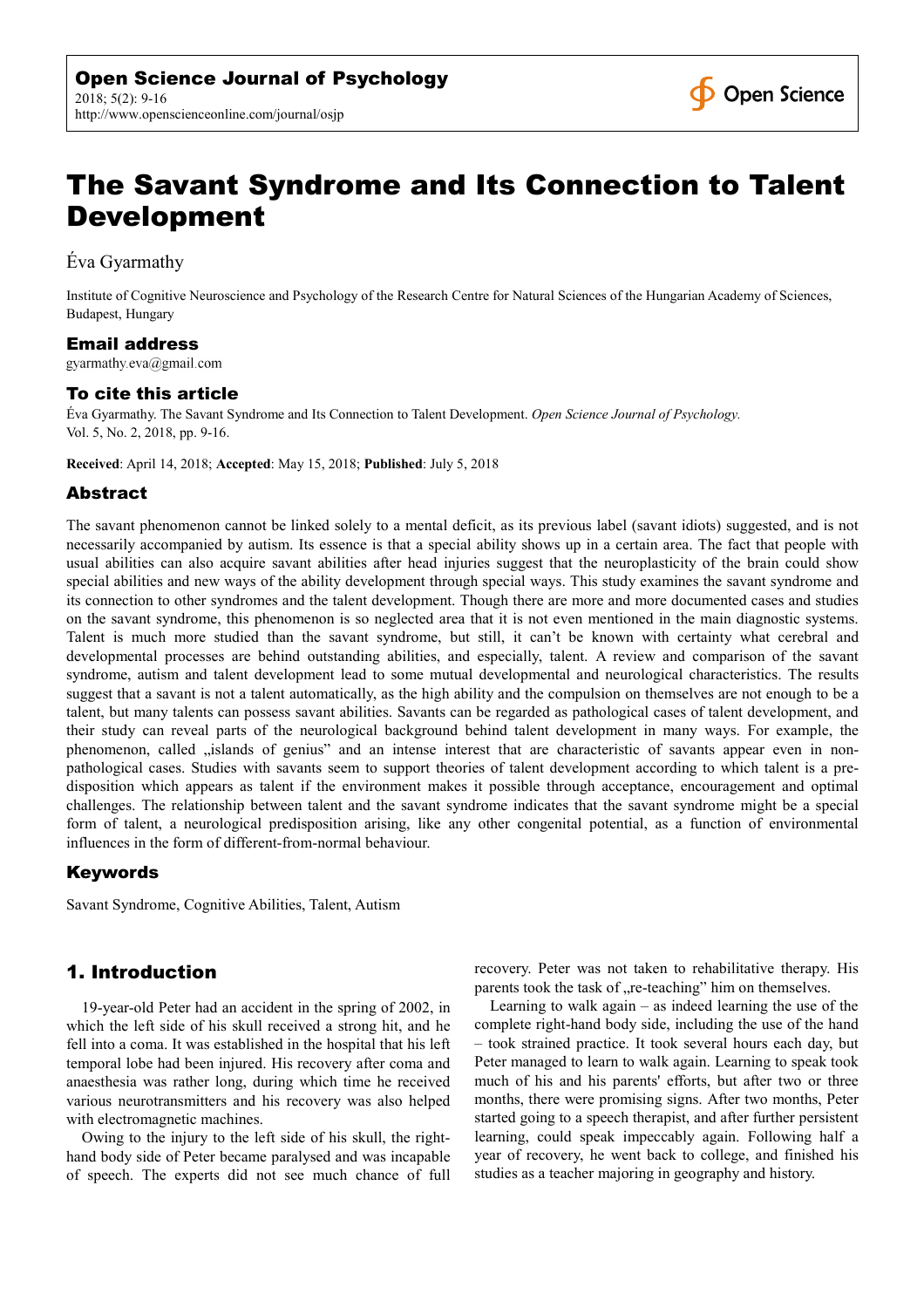After his recovery, Peter noticed abilities in himself that he had scorned prior to the accident. Gradually, his interest turned toward the sciences, such as mathematics and physics. Even his acquaintances were surprised, because he had never really been good at either mathematics or physics. Now, however, his research in these science areas is at such a high level that he has already published in scientific journals.

Because outstanding abilities have appeared suddenly in an area that used to be a weakness, suspicion of the savant syndrome arose, whose acquired form appears in most cases following an injury to the left temporal lobe. However, in Peter's case, there is no sign of autism or mental deficit that also often accompanies the savant syndrome, while he does display creative thinking. The rarity of the syndrome and the lack of an unambiguous clinical diagnosis make it impossible to answer the question with certainty.

The goal of the study is, however, not to attempt a diagnosis or solve a case, but to study, apropos of this case, the relationship of the savant syndrome to talent, that is, to the characteristics of individuals capable of outstanding achievements, and a better understanding of the nature of the savant syndrome. This is a review and a rethinking of the field.

# 2. The Savant Syndrome

The 18th century saw the appearance of the first descriptions of the savant syndrome. For example, Benjamin Rush described the case of Thomas Fuller, the counting savant who could, for instance, instantly tell you that a person who lived for 70 years, 17 days and 12 hours lived for 2 210 500 800 seconds (and could adjust the result to take into account leap years). The scientific description of the savant syndrome had to wait a century, and was made by J. Langdon Down, who, based on observation data of thirty years, identified the phenomenon in 1887 and used the term "savant idiot" as its designation (Treffert, 2009).

However, it wasn't Down who introduced this label for this strange syndrome. (This is already suggested by the fact that "savoir", the French verb for "know", is at the root of the label.)

The term "idiot savant" was used by Edouard Seguin already in 1870, and George W. Grabham cites him in the *British Medical Journal* in 1875 (Dawson, 2012).

The term "idiot" was commonly used as a technical term earlier on, and while afterwards, at the suggestion of Binét (1905), it was no longer employed by the profession, the word was still retained for a long time in the name of the savant syndrome. The reason for this may have been the extraordinary contradiction manifested in the structure of abilities displayed by such individuals. The essence of the syndrome is, namely, that some outstanding ability manifests itself against a background of mental disorder. Treffert (1988) was the one to suggest today's label.

According to the definitions, the savant syndrome is a rare syndrome in whose case the affected individual possesses abilities, expertise or acuity in one or more areas that contrast with the individual's general mental abilities.

The medical/clinical diagnostic system basically does not recognise this syndrome: it does not appear in either in the editions of the DSM so far, or in the ICD system.

#### 2.1. Acquired and Congenital Savant Syndromes

According to Treffert and Wallace (2002), the savant syndrome can arise in two ways. On the one hand, there are savant abilities that develop on a genetic basis, and on the other hand, the savant syndrome can also be acquired through brain injury.

The most well-known Hungarian autistic artist, poet, painter and writer with savant syndrome, Seth F. Henriett, or the "RainGirl", has congenital savant abilities. In her childhood, she was mistakenly diagnosed as mentally disabled. Her intelligence is high, but the number concept has not developed correctly, and as such, a diagnosis of dyscalculia is appropriate in her case. She has outstanding visual and verbal abilities, but at the same time suffers from communication disorders. By today, she is the author of several books and poems and her works appear in various art exhibitions.

There is a huge scientific interest in such "autistic savants", whose incredible mental abilities are difficult to fathom. Perhaps even more interestingly, people with apparently usual abilities can also acquire such "miraculous" abilities in a short time following certain injuries to the head (Treffert, 2009).

The acquired form of the syndrome most often develops following a fronto-temporal lesion on the left side of the brain. Individuals suffering from the syndrome are typically characterised by an outstanding memory ability (photographic memory), which is not necessarily accompanied by an ability to apply it in practice.

Orlando Serell was hit by a ball – on the left side of his head – at the age of 11. Serell collapsed after the trauma, and then following his recovery complained of a serious headache. However, after the headache was gone, Serell became capable of outstanding mathematical calculations and his memory became photographic (Gururangan, 2011).

Serell's case seems, and is indeed, rare. Out of the 7 billion inhabitants of Earth, about 15-20 such documented, savant" cases have been recorded. These are the cases of the so called acquired savant syndrome", in which individuals who otherwise seem perfectly normal sustain some serious trauma, in almost each case, to the left side of their brain.

One of the most famous people with savant syndrome alive today is Jason Padgett, a furniture salesman turned mathematical genius from the US. Jason Padgett sustained a serious concussion and post-traumatic stress disorder following a street attack. Following these events, however, Padgett also came to see the world through the lens of geometry. He didn't use to have such interests earlier on, but due to the hit he received, he developed the ability to visualize complex mathematical relationships.

But there were earlier published studies on cases of savant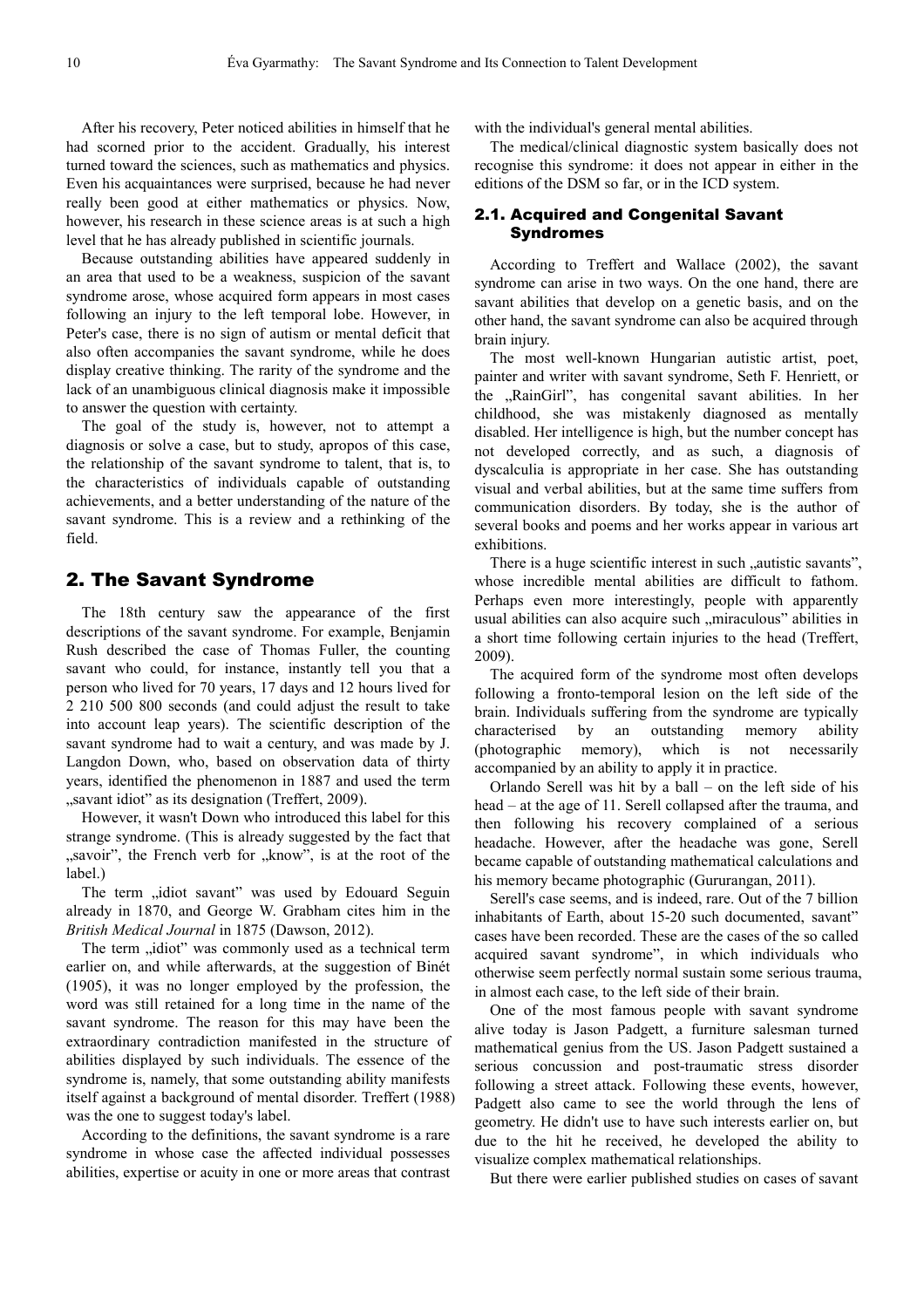syndrome, as well. Minogue (1923) reports the case of a three-year-old child in whose case outstanding musical abilities appeared following a meningitis. Brink (1980) describes a case where outstanding mechanical abilities appeared following a shot injury to the left brain hemisphere at the age of nine, while the boy in question became mute, deaf and, on the left-hand side, paralysed. Dorman (1991) describes an eight-year-old boy's case, who became a calendar calculating savant following the surgical removal of his left hemisphere.

Smith and Tsimpli (1991) describe the case of a linguistic savant, which is a rarer, but not a unique case, and does not seem to be an acquired syndrome. Christopher is able to translate to English from 15-16 languages, while his IQ is around 70. He often does not even understand what he is translating. His performance is more similar to that of a translation program.

There are researchers who claim that a differentiation between the acquired and the congenital syndrome is misleading, and maybe all savant abilities are acquired. Autistic savants also only manifest their special abilities at the age of three or four years, and it is possible that the source of their abilities is autism – while in the case of other savants, it is a trauma to the left side of the brain. It is conceivable that in the seemingly acquired cases, the abilities were there in the brain to begin with, and it took a trauma to the head to raise them from a dormant state. It is conceivable that this "ability" is latently present in every person. If that is true, then it should be possible to awaken with transcranial magnetic stimulation (TMS) (Kaku, 2014).

But if the potential for outstanding abilities is indeed there in the human brain, then, theoretically, the conditions under which outstanding ability in a certain area can be acquired could be created through natural development, that is, with the appropriate developmental and educational environment. If this could be verified, then the concept of a "talent" would essentially cease to exist, because if everyone is outstanding, then no one is outstanding.

The question if it is possible to develop these outstanding cognitive functions in everyone, or if it requires a certain neurological predisposition is also relevant from the point of view of talent support.

#### 2.2. Autism and the Savant Syndrome

Young (1995) carried out one of the most extensive studies by collecting data from 51 savant individuals and using standardized testing. According to the results, each individual showed autistic characteristics, and out of the 51 individuals, 41 met the criteria of autism, with the others also showing mental deviations from the norm. From the point of view of abilities, 12 were prodigious savants, 20 were rated talented and 19 showed so-called "splinter" skills.

Young identified the following as common characteristics of savants:

- i. neurological impairment with idiosyncratic and divergent intellectual ability,
- ii. language and intellectual impairments,
- iii. intense interest and preoccupation with a particular area,
- iv. rule-based, rigid and highly structured skills,
- v. a lack of critical aspects of creativity and cognitive flexibility,
- vi. a well-developed memory,
- vii. a family history of similar cases, or in the absence of similar abilities, at least a familial predisposition towards high achievement,
- viii. climate of support, encouragement and reinforcement from the environment.

There was a conspicuously great proportion of savants on the autism spectrum in the sample, which reinforces the probability of a connection between the neurological patterns behind the two syndromes.

Rubenstein and Merzenich (2003) suggested in their model of autism that the syndrome may be caused by an increased ratio of excitation/inhibition in sensory, mnemonic, social and emotional systems, and in turn identified effects of genetic and environmental variables impinging on the neurological system as being at the root of this increased ratio.

Not all neurological studies confirm this model (Said, Egan, Minshew, Behrmann, Heegen, 2013), while other studies identify hyper-functionality as the basis of autism, based on animal experiments.

Markram, Rinaldi and Markram (2007) attribute autism to valproic acid (VPA), a medicine used as a mood-stabilizer and anti-epileptic. In animal studies, valproic acid administered during pregnancy increased the risk of autistic offspring. Based on synaptic, cellular, molecular and behavioural data from studies on rats, it is hypothesized that the pathology is caused by the hyper-reactivity and hyperplasticity of the autistic brain's local neuronal microcircuits.

Such excessive neural processing can lead to the phenomenon of hyper-perception, hyper-attention and hypermemory, which are central symptoms in the case of most autistics persons. On this view, the autism spectrum disorder is essentially hyper-functionality that gets identified as underfunctioning, that is, hypo-functionality.

According to the "Intense World Theory" of Markram and colleagues, if the molecular syndrome described above gets activated, it results in an over-sensitivity to environmental stimuli, and autistic traits may develop.

In normal circumstances, these neural circuit paths would make it possible for a stimulus-rich environment to help brain development, but if the paths are over-sensitive, environmental stimulation can result in an excessive and accelerated development in the brain in general, and especially in the neural microcircuits of the glutamate system, in particular (Markram, Markram, 2010).

The possibility arises that a similar excessive functioning could be identified in the case of the savant syndrome, which involves hyper-learning in certain specific ability areas rather than a general hyper-functionality.

Synaesthesia, a type of hyper-connectivity, is a frequent characteristic of the savant cognition. Daniel Tammet the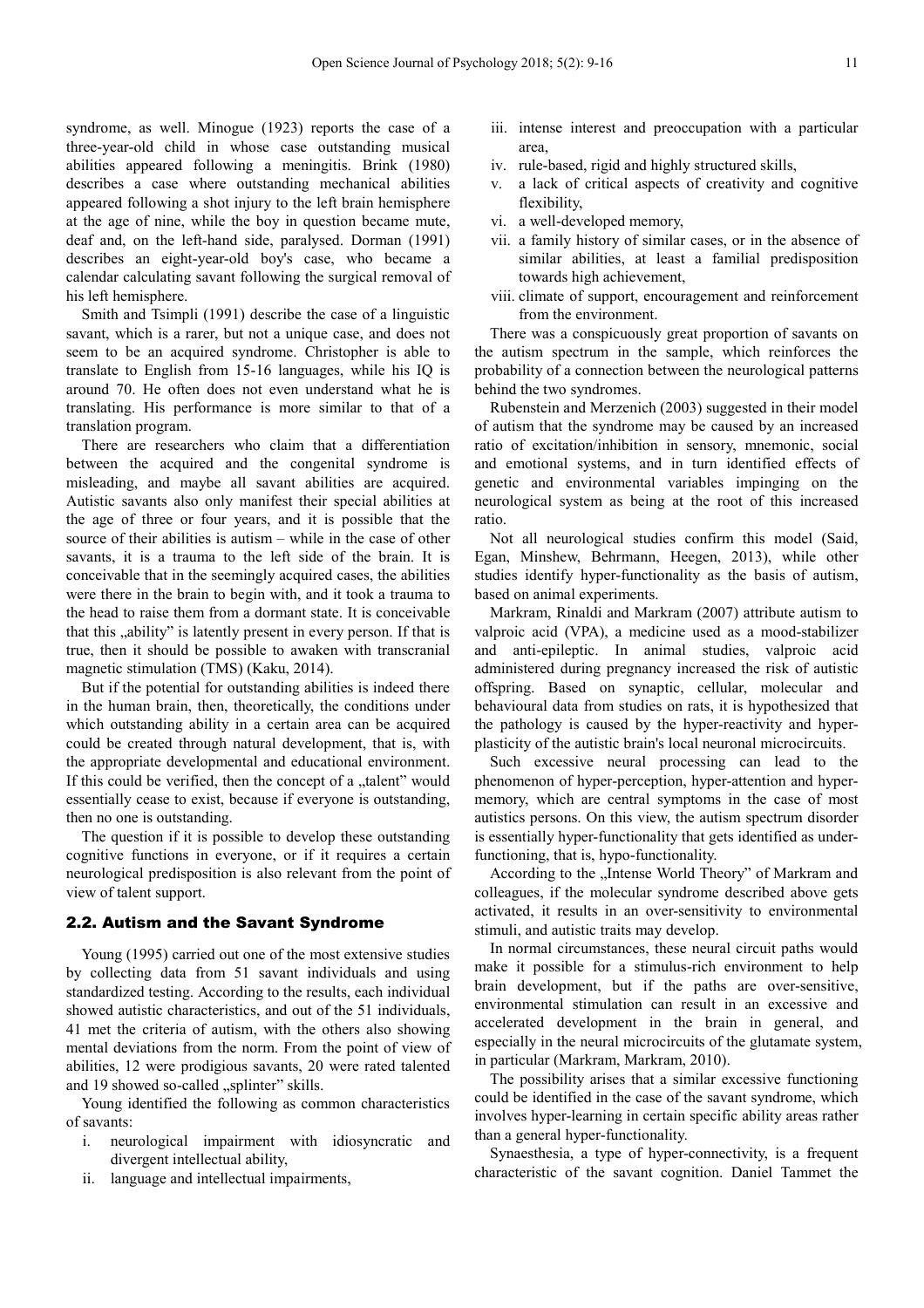mathematical and linguistic genius is a high functioning autistic savant. Tammet doesn't calculate numbers. For him, each number has a colour, a shape and texture (Jawier, 2014). The visual and mathematical areas are unusually closely connected in Tammet's brain.

A case of a young woman, who perceived sounds as colours and claimed to have elaborated complex astrophysical reasoning, despite having experienced difficulties at school, especially in mathematics, has been reported by Bouvet et al. (2017). This woman was considered to be schizophrenic. A form of hyper-functionality as hyperconnectivity can be spotted in her synaesthesia, too.

# 3. Intelligence and Special Abilities

The savant syndrome is a big challenge for theories of intelligence. As a syndrome, it has outgrown the "savant idiot" idea, because more and more cases have showed that although there is an "island of genius", the sea need not necessarily be only water beyond the "island". Studies indicate that polygenic, small-effect size alleles that increased risk of autism are also associated with increased intelligence (Crespi, 2016). Contrary to the findings on autism, the genetic risk of schizophrenia is negatively related to cognitive abilities and intelligence (Hagenaars et al., 2016; Hubbard et al., 2016).

Crespi (2016) hypotheses that higher intelligence may cooccur with higher risk for imbalance. Autism involves high but imbalanced intelligence.

However it is to be considered that IQ assessments are unable to identify the true mental potential of these special individuals.

#### 3.1. The Problem of Intelligence Assessments in the Case of Special Abilities

Institutions designed for the average break down in the case of outliers, as do theories designed for the average. Ability assessments can also err in several ways in the case of individuals with atypical development. The reason for this is that in assessments, the standard situation is to see how an individual is able to perform in circumstances well-tolerated by the majority.

In this respect, atypical development presents a challenge for those doing assessments. Gifted individuals, and especially gifted individuals with special circumstances will easily be assigned into the category of mentally disabled. This is because tests in fact do not only measure the individual's ability, but often, without being aware of this, also the individual's desire to meet expectations. A lack of this desire is generally described with the expression "not motivated", or the lack of the desire for compliance is diagnosed as the lack of abilities (Gyarmathy, 2010).

The desire to meet expectations is generally not a priority for individuals on the autism spectrum. Therefore, several autistic persons or even autistic-like individuals who are autonomous or highly independent thinkers will perform

poorly and receive a low IQ score, and may even fall into the category of mental retardation based on their results. This in itself does not mean much to such individuals, but the diagnosis can severely affect their future development.

Assessment errors and problems can also affect scientific theories, since they are based on study results. This is another reason to rethink assessment methods, and, first and foremost, theoretical models of intelligence and abilities. Anderson (1994) did exactly that. Anderson's model has so far stood up to the test of time and scientific progress. Maybe the reason it is an enduring model is that it only specified a flexible framework for thinking about abilities and their development.

## 3.2. The Minimal Cognitive Architecture Model

Intelligence is the ability to think; it is a mental power, one of the most efficient ways to cope with the challenges of the environment and to adapt. Knowledge and intelligence, however, are not one and the same.

The strength of the thinking ability and the method of thinking, that is, the characteristics of information processing depend on different systems. According to Anderson (1994), at least three systems are involved in the development of knowledge:

- 1. The basic processing mechanism: synaptic efficiency, the general intellectual strength, which shapes knowledge through thinking. In the case of general deficiencies in mental abilities and of mental retardation, the cause of the deficiencies in knowledge is a weakness of the basic processing mechanism.
- 2. The modules are functionally independent, complex processes with evolutionary significance, which function independently of the level of intelligence in each individual and assist survival with ready-made cognitive kits. Fodor's (1983) theory of modularity has been the subject of debate for some decades, and does not seem to be shaken fundamentally, although several refinements and interpretations have been improving the understanding of the evolutionarily economic development of the brain (Barrett, Kurzban, 2006). For example, three-dimensional imaging and the linguistic pre-wiring of the brain are realized through modules, and mentalization, that is, the ability to attribute consciousness to others independent of own, also has a modular basis.
- 3. Special processing modes make the processing of information possible. Research has identified two kinds of processing modes:
- 4. the detailed, verbal-analytical-sequential, and
- 5. the holistic, kinaesthetic-visual-simultaneous processing modes.

The ratio and dominance of these two modes constitutes an individual pattern in knowledge acquisition. If the involvement of any of the special processing systems in information processing is significantly lower, then, irrespective of the general mental abilities of the individual, specific learning difficulties (dyslexia, dyscalculia) can arise.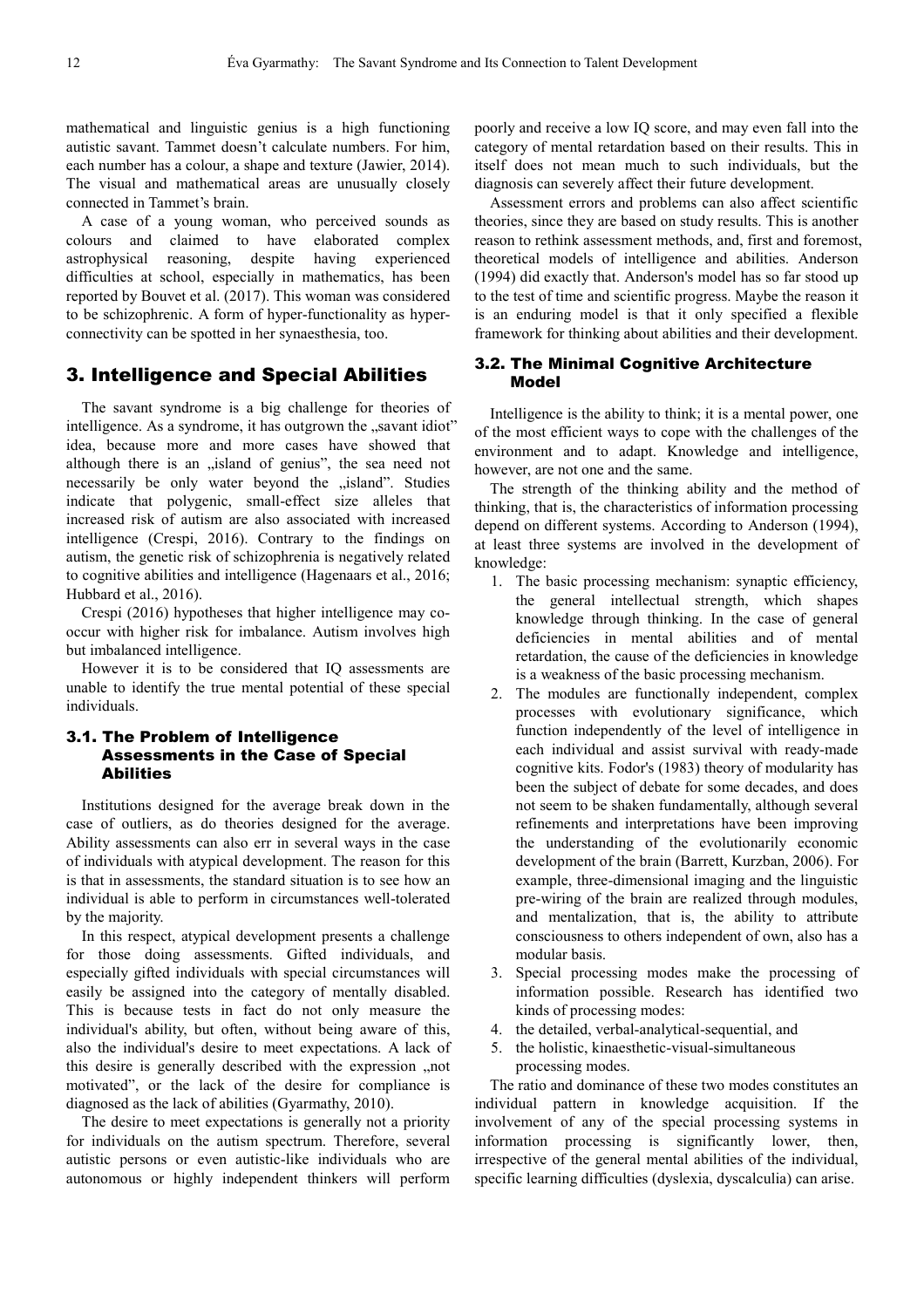Anderson (1994) called his model the Minimal Cognitive Architecture, because this is what is minimally needed to explain all the phenomena that research and experience have described. The above systems are not independent structures in the brain, but are instead different modes of functioning. While research will probably identify other, less or more significant modes of functioning, at the moment, this architecture is suitable to grasp and comprehend several different phenomena.

#### 3.3. Mental Deficit and Autism in the Light of the Minimal Cognitive Architecture

According to Anderson's model, there are at least two ways leading to mental deficits:

- 1. the under-functioning of the basic processing mechanism, or
- 2. a lack or deficit of modules that play a central role in cognitive functioning.

The special processing mechanisms only determine the mode of thinking, and as such, their role in the development of knowledge is indirect.

If, however, important modules like the linguistic representation module is lacking or impaired, then severe cognitive functioning disorders may arise.

These disorders differ from the general intellectual deficit caused by the weakness of the basic processing mechanism, but by studying intelligence with not sufficiently refined methods, such as IQ tests, this otherwise important difference does not generally become apparent, and the diagnosis will be general intellectual deficit.

The role of the impairment of modules in the development of mental deficit is indicated by the frequent co-occurrence of autism and mental deficit (Anderson, 1998).

The impairment of the 'theory of mind' module can be the cause of the characteristic cognitive background to autism. It is not only human behaviour that is affected; the general ability to abstract away from the particular is not automatic, or requires serious mental energies in these cases. Thinking is thereby also idiosyncratic and difficult, which can be reflected in IQ scores.

At the same time, as emphasized above, the desire to meet expectations is not necessarily present even in a talented individual without autism, not to mention that an intelligence test itself might not pose enough of a challenge for them to exert mental effort. As such, a low score may indicate lack of motivation and disinterestedness instead of lack of ability.

Importantly, the modules are independent of the basic processing mechanism, which means that general mental abilities can vary widely in cases of the autism spectrum. Thus, there may be individuals with outstanding, average, and poor thinking abilities alike among those with autism spectrum disorder.

The same problem arises if a modular divergence at the root of the savant syndrome is assumed. If it is caused by factors independent of intelligence, then a particular module may show extreme hyper-functioning even against a background of outstanding general intellectual abilities. Naturally, there is a far greater probability of talent development in such cases, than when the general abilities of the individual are impaired or low.

#### 3.4. The Savant Syndrome in the Light of the Minimal Cognitive Architecture

Anderson (1994) assumes that the savant syndrome is also caused by an abnormal functioning of the modules, that is, outstanding abilities in the area of a specific module is due to that module's hyper-functioning.

According to Howard Gardner (1983), there are automatic, unstoppable cerebral processes behind the counting and other abilities of savants. These independently functioning processes can also serve as fundamental evidence in his model of "Multiple Intelligence".

Outstanding abilities indeed do not mix with each other in the case of the savant syndrome, and typically appear in main areas of human abilities, that is, those which Gardner describes as "intelligence". However, it is arguably not intelligence, but different modules that can be identified to lie at the heart of the ability areas described by Gardner (1983). Savants mirror these modules behind the main human abilities very closely: music, counting, and spatial-visual cases are the most frequent ones, and somewhat more rarely, the area of language may also be an , island of genius".

In the light of all this the savant syndrome is an independent phenomenon involving outstanding abilities in one or more narrow areas, and can be either congenital, familial or acquired, that is, arising through special cerebral connections developed following a brain injury.

As such, the syndrome is to be differentiated from mental retardation, autism and talent, alike, because all of these arise as a result of factors that are independent of the savant syndrome. At the same time, the savant syndrome may be associated with all of these three phenomena, because both its congenital and its acquired form may impinge on these other phenomena.

The approach and system of the Minimal Cognitive Architecture helps to set apart and then connect similar and often co-occurring phenomena that are to be, however, differentiated.

# 4. The Connection Between the Savant Syndrome and Talent

The acquired savant syndrome is connected with a thousand threads to autism, and according to the leading approaches today, its symptoms are caused by an abnormal amount of neural functioning, that is, hyper-functioning. Hyper-functioning, however, is a phenomenon that is also often mentioned in the case of talents (Gyarmathy, 2009).

## 4.1. Artificially Induced Abnormal Excitation/Inhibition and Outstanding Abilities

Rimland (1978) observed based on a large sample of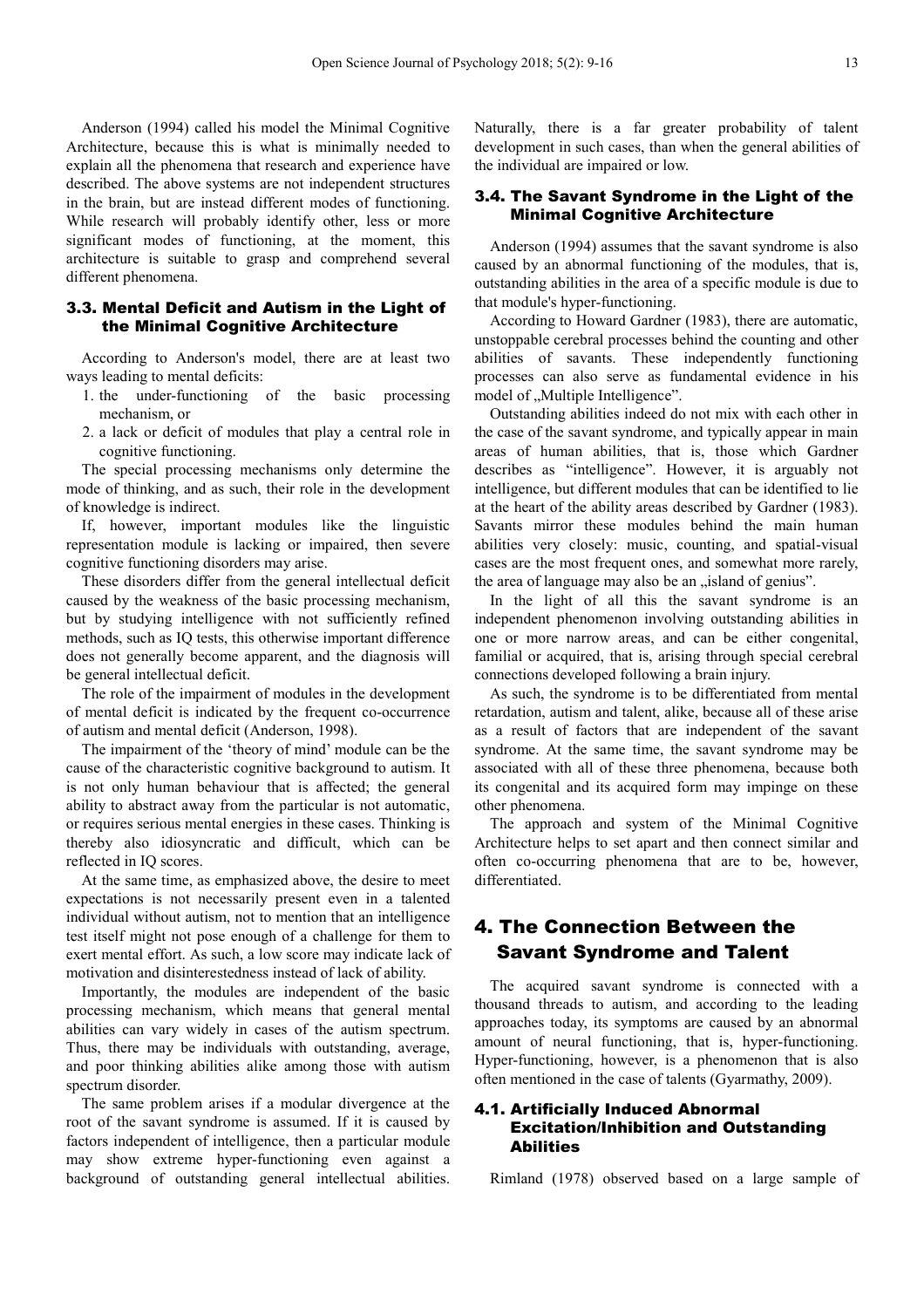autistic individuals that savant abilities are most often abilities associated with the right brain hemisphere, and the deficits are generally associated with functions of the left hemisphere.

The acquired savant syndrome also often arises following a trauma to the left brain hemisphere (frontotemporal dementia), but not in every case, and, conversely, an injury to the left hemisphere also does not invariably bring out the "scientist" or "genius" syndrome. Indeed, unfortunately it is not at all the typical outcome of such brain injuries. At the same time, the phenomenon raises the possibility that the human brain possesses far greater potential than it was thought. Even researchers have become interested in this possibility.

According to Snyder and Mitchell (1999), special mathematical and drawing abilities characteristic of the savant syndrome can be achieved without a brain injury by inhibiting the functioning of the left hemisphere.

Young, Ridding and Morrell (2004) interrupted the functioning of the frontotemporal lobe (which is implicated in the development of savant abilities) using rTMS, that is, repetitive transcranial magnetic stimulation in the case of 17 subjects, and 5 out of them showed significant improvement in abilities related to memory, drawing, mathematics and calendar calculation.

It is striking that Renzulli (1978) estimated the size of the talent pool to be around 20-25%, which is remarkably similar in its magnitude to the proportion of those in whom savant abilities could be artificially induced.

Several researchers have already arrived at the conclusion from different routes that the problem of the savant syndrome can in many ways be indicative of the neurological background of talent development (e.g., Wallace, 2008; Hughes, 2010).

#### 4.2. Common and Specific Traits

The savant syndrome has both specific traits, and traits that are clearly linked to talent. It would be important to clear up the relevant concepts and the factors behind them, because confusion in terminology sets back the identification of connections and relationships.

Characteristics of the savant syndrome:

- i. Island-like outstanding abilities with different strengths in areas operating with well-defined rules and algorithms, typically associated with the right hemisphere.
- ii. These abilities can arise congenitally or following a brain injury, but a supportive environment also clearly plays a role in their development.

Note that mental disorders were not included among the characteristics, because it is not necessary for the island-like outstanding ability acquired through a brain trauma to be accompanied by other disorders, as the artificially induced ability development indicates.

Characteristics of talent:

i. Outstanding general and specific abilities at different, but above-average levels, internal drive and creativity.

ii. These abilities lead to a talent capable of outstanding achievements through an interaction of individual and environmental factors.

Outstanding abilities and obsession also often lead to various psychiatric labels, such as a diagnosis of autism spectrum disorder, in the case of talents (Gyarmathy, 2009). The savant syndrome could be seen as a caricature, an excessive form of talent.

The single important difference is the creative product, which, in the case of the savant syndrome, even if present, cannot compare with the individual's levels of obsession and ability, if the individual fails to possess sufficient general intellectual abilities, because creativity is not part of the savant syndrome.

Nothing links the savant syndrome to mental retardation, however, even if there are savants whose actual intelligence level is indeed low. There may therefore be savants in whose case their savant abilities are not identified, because their level of thinking is outstanding in general. Savants who are able to bring about a creative product are also talents.

# 5. Conclusion

The purpose of this study was to analyse the savant syndrome in light of the by today ample amount of scientific results, to place the phenomenon on the map in relation to other phenomena leading to different-from-normal achievements, and to describe some special potentials inherent in the human brain. In addition, the present study also calls attention to some weaknesses of ability diagnostics, which are due to the fact that a regular approach can lead to misleading results in special cases.

Medical science does not, as yet, regard the savant syndrome as an existing phenomenon. Its incidence and its identification are both sparsely documented, but an increasing number of research studies aim to uncover the special cognitive development inherent in the savant syndrome.

The study of the acquired savant syndrome and an understanding of how such special abilities arise is of particular importance from the point of view of the natural and educational development of outstanding cognitive abilities.

Commonalities in descriptions of theories of the savant syndrome and theories of talent are:

- i. neurological pre-disposition showing also family aggregation,
- ii. neurological hypersensitivity,
- iii. obsession,
- iv. supportive, encouraging, reinforcing climate.

That neurological predisposition is necessary is supported by the fact that in brain stimulation studies, a higher level of mental functioning was only achieved in the case of about a fourth of the subjects, so it is conceivable that not everyone has a nervous system capable of the plasticity that is necessary for a significant increase in cognitive performance, even if the necessary extreme neurological circumstances for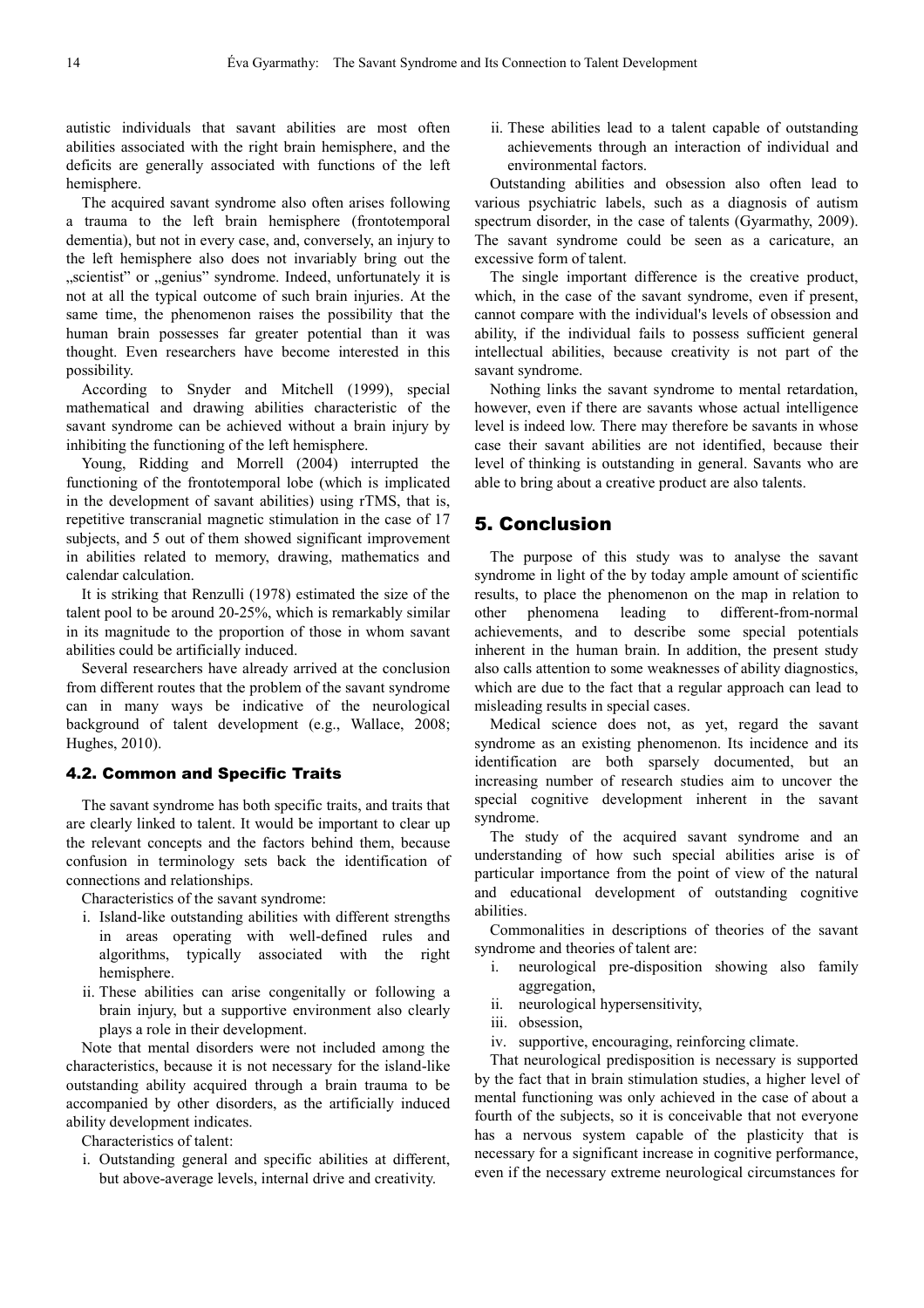it are ensured. The talent field accounts for 20-25% of the population. The similarity of the two ratios allows the assumption that the two phenomena are in connection.

Studies with savants seem to support theories of talent development according to which talent is a pre-disposition which appears as talent if the environment makes it possible through acceptance, encouragement and optimal challenges.

If an environment supportive of development is lacking then this pre-disposition, which predisposes the individual at the level of neural transmitters to a different-from-normal mode of perception and reactions, will manifest itself to the environment as behavioural disorders.

## References

- [1] Anderson, M. (1994) Intelligence and Development. A Cognitive Theory. Oxford UK, Blackwell.
- [2] Anderson, M. (1998) Individual Differences in Intelligence. In eds K. Kirsner, C. Speelman, M. Maybery, M. Anderson, C. MacLeod, Implicit and Explicit Mental Processes. Mahwah, New Jersey, Lawrence Erlbaum Associates, pp 171-186.
- [3] Barrett, H. C., Kurzban, R. (2006) Modularity in Cognition: Framing the Debate. Psychological Review, 113 (3), 628–647. doi: 10.1037/0033- 295X.113.3.628.
- Binet, A. (1905) New Methods for the Diagnosis of the Intellectual Level of Subnormals. Classics in the History of Psychology. In L'Année Psychologique, 12, 191-244.
- [5] Brink T. L. (1980) Idiot savant with unusual mechanical ability: an organic explanation. American Journal of Psychiatry; 137, pp. 250-251.
- [6] Bouvet, L., Barbier, J. E. Cason, N., Bakchine, S., Ehrlé, N (2017) When synesthesia and savant abilities are mistaken for hallucinations and delusions: contribution of a cognitive approach for their differential diagnosis, The Clinical Neuropsychologist, 31: 8, 1459-1473.
- [7] Crespi, B. J. (2016) Autism As a Disorder of High Intelligence. Frontiers in Neuroscience. 30 June 2016 | https://doi.org/10.3389/fnins.2016.00300
- [8] Darius H. (2007) Savant syndrome Theories and Empirical findings Independent thesis.
- [9] Dawson M. (2012) The idiot savant story. The autism crisis blogspot. 9 April. http://autismcrisis.blogspot.hu/2012
- [10] Dorman C. (1991) Exceptional calendar calculating ability after early left hemispherectomy. Brain and Cognition; 15 (1) pp. 26-36.
- [11] Fodor, J. (1983) The Modularity of Mind. Cambridge, MIT Press.
- [12] Gururangan, K. (2011) Acquired Savantism: The Genesis of Accidental Genius. – Berkeley Scientific Journal, 14 (2), 5.
- [13] Gyarmathy Éva (2009) Atipikus agy és a tehetség I. Tehetség és a neurológia hátterű teljesítményzavarok valamint az Asperger szindróma. [The atypical brain and talent I. - Talent, neurologically based achievement disorders and the Asperger syndrome] Pszichológia. Vol. 29, 4. 377–390.
- [14] Gyarmathy É. (2010) Atipikus agy és a tehetség II. Az átütő

tehetség és a tehetségvizsgálatok ma. [Atypical brain and talent II. - Outstanding talent and talent assessments today] Pszichológia. 30, 1, 31–41.

- [15] Hagenaars, S. P., Harris, S. E., Davies, G., Hill, W. D., Liewald, D. C., Ritchie, S. J., et al. (2016). Shared genetic aetiology between cognitive functions and physical and mental health in UK Biobank ( $N = 112$  151) and 24 GWAS consortia. Molecular Psychiatry. doi: 10.1038/mp.2015.225.
- [16] Hubbard, L., Tansey, K. E., Rai, D., Jones, P., Ripke, S., Chambert, K. D., et al. (2016). Evidence of common genetic overlap between schizophrenia and cognition. Schizophrenia Bulletin. 42, 832–842. doi: 10.1093/schbul/sbv168
- [17] Hughes, J. R. (2010) A review of Savant Syndrome and its possible relationship to epilepsy. Epilepsy & Behavior 17 147- 152.
- [18] Jawer, M. (2014) Daniel Tammet: An Autistic (and Synesthetic) Savant. Psychology Today, Aug 16, 2014. https://www.psychologytoday.com/us/blog/feeling-toomuch/201408/daniel-tammet-autistic-and-synesthetic-savant
- [19] Kaku, M. (2014) The Future of the Mind: The Scientific Quest to Understand, Enhance, and Empower the Mind. Doubleday, New York.
- [20] Kaufman, S. B. (2014) Where do Savant Skills Come From? Scientific American on February 25, http://blogs.scientificamerican.com/beautiful-minds/where-dosavant-skills-come-from
- [21] Markram, K., Rinaldi, T., Markram, K. (2007) The Intense World Syndrome – an alternative hypothesis for autism. Frontiers in Neuroscience, 15 October, 2007 http://dx.doi.org/10.3389/neuro.01.1.1.006.2007
- [22] Markram, K., Markram, K. (2010) The Intense World Theory – a unifying theory of the neurobiology of autism. Frontiers in Human Neuroscience, 21 December http://dx.doi.org/10.3389/fnhum.2010.00224
- [23] Minogue B. M. (1923) A case of secondary mental deficiency with musical talent. Journal of Applied Psychology; 7 (4). pp. 349-357.
- [24] Pearce, J. C. (1992) Evolutions End: Claiming the Potential of Our Intelligence, New York: HarperCollins.
- [25] Renzulli, J. (1978): What makes giftedness? Reexamining a definition. Phi Delta Kappa, 60, 180-184, 261.
- [26] Rimland B. (1978) Savant capabilities of autistic children and their cognitive implications. In: Serban G., ed. Cognitive defects in the development of mental illness. Brunner/Mazel; New York, NY: pp. 43–65.
- [27] Smith, N. V., Tsimpli I-M. (1991) Linguistic modularity: A case-study of a savant linguist. Lingua 84, pp. 315-351.
- [28] Treffert D. A. (1988) The idiot savant: a review of the syndrome. American Journal of Psychiatry. 145: pp. 563–572.
- [29] Treffert, D. A. (2009) The savant-syndrome: an extraordinary condition. A synopsis: past, present, future. Philosophical Transactions of the Royal Society B: Biological Sciences 364 (1522): pp. 1351–1357.
- [30] Treffert, D. A. (2011) Islands of Genius: The Bountiful Mind of the Autistic, Acquired, and Sudden Savant. Jessica Kingsley Publishers.